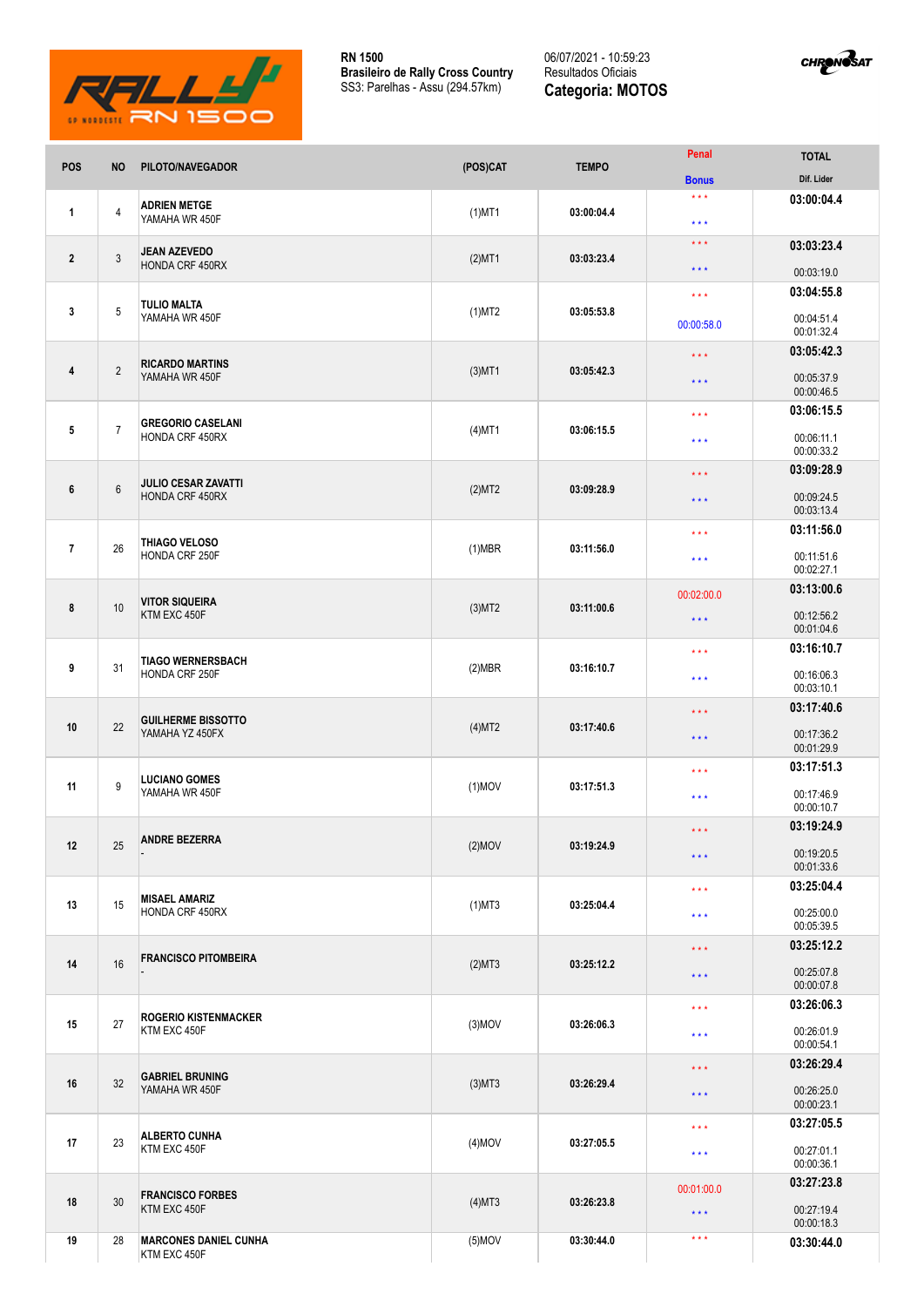| 03:31:38.2<br>$\star \star \star$<br><b>ADAO LEMOS</b><br>18<br>20<br>$(3)$ MBR<br>03:31:38.2<br><b>HONDA CRF 250F</b><br>00:31:33.8<br>$\star\star\star$<br>00:00:54.2<br>03:32:37.3<br>$\star \star \star$<br><b>MOARA SACILOTTI</b><br>12<br>21<br>$(6)$ MOV<br>03:32:37.3<br>YAMAHA WR 450F<br>00:32:32.9<br>$\star \star \star$<br>00:00:59.1<br>03:33:52.1<br>00:01:46.0<br><b>MAXWELL FERNANDES</b><br>22<br>11<br>$(5)$ MT3<br>03:32:06.1<br>KTM EXC 450F<br>00:33:47.7<br>$\star\star\star$<br>00:01:14.8<br>03:35:11.8<br>$\star\star\star$<br><b>CRENILDO ROBERTO</b><br>41<br>23<br>03:35:11.8<br>(4)MBR<br>HONDA CRF 230F<br>00:35:07.4<br>$* * *$<br>00:01:19.7<br>03:36:02.6<br>$\star\star\star$<br><b>WENDERSON DUARTE</b><br>14<br>24<br>$(6)$ MT3<br>03:36:02.6<br>KTM EXC 450F<br>00:35:58.2<br>$\star\star\star$<br>00:00:50.8<br>03:36:07.2<br>$\star \star \star$<br><b>ARNALDO UCHOA</b><br>40<br>25<br>$(7)$ MOV<br>03:36:07.2<br><b>HUSQVARNA</b><br>00:36:02.8<br>$\star\star\star$<br>00:00:04.6<br>03:37:12.4<br>$\star\star\star$<br><b>DIMAS MATTOS</b><br>17<br>26<br>$(5)$ MT1<br>03:37:12.4<br>KTM EXC 450F<br>00:37:08.0<br>$\star \star \star$<br>00:01:05.2<br>03:38:19.4<br>$\star\star\star$<br>YPIRANGA CORTEZ<br>27<br>33<br>$(7)$ MT3<br>03:38:19.4<br><b>HONDA CRF 250F</b><br>00:38:15.0<br>$\star \star \star$<br>00:01:07.0<br>03:40:22.4<br>$\star\star\star$<br><b>LEONARDO MARTINS</b><br>38<br>28<br>03:40:22.4<br>$(5)$ MBR<br><b>HONDA CRF 250F</b><br>00:40:18.0<br>$\star\star\star$<br>00:02:03.0<br>03:41:01.6<br>00:07:00.0<br><b>MARCOS VINICIUS</b><br>36<br>29<br>$(6)$ MBR<br>03:34:01.6<br>HONDA XR 250 TORNADO<br>00:40:57.2<br>$\star\star\star$<br>00:00:39.2<br>03:44:09.2<br>00:03:27.0<br><b>MARCELO ZENOBIO</b><br>21<br>30<br>$(8)$ MOV<br>03:40:42.2<br>YAMAHA WR 450F<br>00:44:04.8<br>$\star\star\star$<br>00:03:07.6<br>03:45:30.6<br>$\star\star\star$<br><b>EDER MARCONDES</b><br>37<br>31<br>$(9)$ MOV<br>03:45:30.6<br>KTM EXC 450F<br>00:45:26.2<br>$***$<br>00:01:21.4<br>03:47:03.6<br>$\star\star\star$<br><b>ALEXANDRE MELLO NAJAR</b><br>20<br>32<br>$(10)$ MOV<br>03:47:03.6<br>YAMAHA WR 450F<br>00:46:59.2<br>$\star\star\star$<br>00:01:33.0<br>04:11:12.0<br>00:11:12.0<br><b>LUIZ FILIPE RIBEIRO</b><br>34<br>33<br>$(11)$ MOV<br>04:00:00.0<br>KTM EXC 450F<br>01:11:07.6<br>$\star\star\star$<br>00:24:08.4<br>05:03:00.0<br>01:03:00.0<br>PEDRO AGUIAR FELIX<br>39<br>34<br>$(7)$ MBR<br>04:00:00.0<br>HONDA CRF 250F<br>02:02:55.6<br>$\star\star\star$<br>00:51:48.0<br>06:04:00.0<br>02:04:00.0<br><b>OSMAR DE MENDONCA</b><br>19<br>35<br>$(8)$ MT3<br>04:00:00.0<br>KAWASAKI KLX 450<br>03:03:55.6<br>$\star\star\star$<br>01:01:00.0<br>06:45:00.0<br>02:45:00.0<br><b>FABIO BIZARRIA</b><br>29<br>36<br>04:00:00.0<br>$(12)$ MOV<br>HONDA CRF 450X<br>03:44:55.6<br>$\star\star\star$<br>00:41:00.0<br>07:30:00.0<br>03:30:00.0<br><b>DENIS RAMALHO</b><br>35<br>37<br>$(9)$ MT3<br>04:00:00.0<br>HONDA CRF 230F<br>04:29:55.6<br>$\star\star\star$<br>00:45:00.0 |  |  |  |  | $***$ | 00:30:39.6<br>00:03:20.2 |
|-----------------------------------------------------------------------------------------------------------------------------------------------------------------------------------------------------------------------------------------------------------------------------------------------------------------------------------------------------------------------------------------------------------------------------------------------------------------------------------------------------------------------------------------------------------------------------------------------------------------------------------------------------------------------------------------------------------------------------------------------------------------------------------------------------------------------------------------------------------------------------------------------------------------------------------------------------------------------------------------------------------------------------------------------------------------------------------------------------------------------------------------------------------------------------------------------------------------------------------------------------------------------------------------------------------------------------------------------------------------------------------------------------------------------------------------------------------------------------------------------------------------------------------------------------------------------------------------------------------------------------------------------------------------------------------------------------------------------------------------------------------------------------------------------------------------------------------------------------------------------------------------------------------------------------------------------------------------------------------------------------------------------------------------------------------------------------------------------------------------------------------------------------------------------------------------------------------------------------------------------------------------------------------------------------------------------------------------------------------------------------------------------------------------------------------------------------------------------------------------------------------------------------------------------------------------------------------------------------------------------------------------------------------------------------------------------------------------------------------------------------------------------------------------------------------------------------------------------------------------------------------------------------------------------------------------------------------------------------------------------------------------------------------------------------------------------|--|--|--|--|-------|--------------------------|
|                                                                                                                                                                                                                                                                                                                                                                                                                                                                                                                                                                                                                                                                                                                                                                                                                                                                                                                                                                                                                                                                                                                                                                                                                                                                                                                                                                                                                                                                                                                                                                                                                                                                                                                                                                                                                                                                                                                                                                                                                                                                                                                                                                                                                                                                                                                                                                                                                                                                                                                                                                                                                                                                                                                                                                                                                                                                                                                                                                                                                                                                       |  |  |  |  |       |                          |
|                                                                                                                                                                                                                                                                                                                                                                                                                                                                                                                                                                                                                                                                                                                                                                                                                                                                                                                                                                                                                                                                                                                                                                                                                                                                                                                                                                                                                                                                                                                                                                                                                                                                                                                                                                                                                                                                                                                                                                                                                                                                                                                                                                                                                                                                                                                                                                                                                                                                                                                                                                                                                                                                                                                                                                                                                                                                                                                                                                                                                                                                       |  |  |  |  |       |                          |
|                                                                                                                                                                                                                                                                                                                                                                                                                                                                                                                                                                                                                                                                                                                                                                                                                                                                                                                                                                                                                                                                                                                                                                                                                                                                                                                                                                                                                                                                                                                                                                                                                                                                                                                                                                                                                                                                                                                                                                                                                                                                                                                                                                                                                                                                                                                                                                                                                                                                                                                                                                                                                                                                                                                                                                                                                                                                                                                                                                                                                                                                       |  |  |  |  |       |                          |
|                                                                                                                                                                                                                                                                                                                                                                                                                                                                                                                                                                                                                                                                                                                                                                                                                                                                                                                                                                                                                                                                                                                                                                                                                                                                                                                                                                                                                                                                                                                                                                                                                                                                                                                                                                                                                                                                                                                                                                                                                                                                                                                                                                                                                                                                                                                                                                                                                                                                                                                                                                                                                                                                                                                                                                                                                                                                                                                                                                                                                                                                       |  |  |  |  |       |                          |
|                                                                                                                                                                                                                                                                                                                                                                                                                                                                                                                                                                                                                                                                                                                                                                                                                                                                                                                                                                                                                                                                                                                                                                                                                                                                                                                                                                                                                                                                                                                                                                                                                                                                                                                                                                                                                                                                                                                                                                                                                                                                                                                                                                                                                                                                                                                                                                                                                                                                                                                                                                                                                                                                                                                                                                                                                                                                                                                                                                                                                                                                       |  |  |  |  |       |                          |
|                                                                                                                                                                                                                                                                                                                                                                                                                                                                                                                                                                                                                                                                                                                                                                                                                                                                                                                                                                                                                                                                                                                                                                                                                                                                                                                                                                                                                                                                                                                                                                                                                                                                                                                                                                                                                                                                                                                                                                                                                                                                                                                                                                                                                                                                                                                                                                                                                                                                                                                                                                                                                                                                                                                                                                                                                                                                                                                                                                                                                                                                       |  |  |  |  |       |                          |
|                                                                                                                                                                                                                                                                                                                                                                                                                                                                                                                                                                                                                                                                                                                                                                                                                                                                                                                                                                                                                                                                                                                                                                                                                                                                                                                                                                                                                                                                                                                                                                                                                                                                                                                                                                                                                                                                                                                                                                                                                                                                                                                                                                                                                                                                                                                                                                                                                                                                                                                                                                                                                                                                                                                                                                                                                                                                                                                                                                                                                                                                       |  |  |  |  |       |                          |
|                                                                                                                                                                                                                                                                                                                                                                                                                                                                                                                                                                                                                                                                                                                                                                                                                                                                                                                                                                                                                                                                                                                                                                                                                                                                                                                                                                                                                                                                                                                                                                                                                                                                                                                                                                                                                                                                                                                                                                                                                                                                                                                                                                                                                                                                                                                                                                                                                                                                                                                                                                                                                                                                                                                                                                                                                                                                                                                                                                                                                                                                       |  |  |  |  |       |                          |
|                                                                                                                                                                                                                                                                                                                                                                                                                                                                                                                                                                                                                                                                                                                                                                                                                                                                                                                                                                                                                                                                                                                                                                                                                                                                                                                                                                                                                                                                                                                                                                                                                                                                                                                                                                                                                                                                                                                                                                                                                                                                                                                                                                                                                                                                                                                                                                                                                                                                                                                                                                                                                                                                                                                                                                                                                                                                                                                                                                                                                                                                       |  |  |  |  |       |                          |
|                                                                                                                                                                                                                                                                                                                                                                                                                                                                                                                                                                                                                                                                                                                                                                                                                                                                                                                                                                                                                                                                                                                                                                                                                                                                                                                                                                                                                                                                                                                                                                                                                                                                                                                                                                                                                                                                                                                                                                                                                                                                                                                                                                                                                                                                                                                                                                                                                                                                                                                                                                                                                                                                                                                                                                                                                                                                                                                                                                                                                                                                       |  |  |  |  |       |                          |
|                                                                                                                                                                                                                                                                                                                                                                                                                                                                                                                                                                                                                                                                                                                                                                                                                                                                                                                                                                                                                                                                                                                                                                                                                                                                                                                                                                                                                                                                                                                                                                                                                                                                                                                                                                                                                                                                                                                                                                                                                                                                                                                                                                                                                                                                                                                                                                                                                                                                                                                                                                                                                                                                                                                                                                                                                                                                                                                                                                                                                                                                       |  |  |  |  |       |                          |
|                                                                                                                                                                                                                                                                                                                                                                                                                                                                                                                                                                                                                                                                                                                                                                                                                                                                                                                                                                                                                                                                                                                                                                                                                                                                                                                                                                                                                                                                                                                                                                                                                                                                                                                                                                                                                                                                                                                                                                                                                                                                                                                                                                                                                                                                                                                                                                                                                                                                                                                                                                                                                                                                                                                                                                                                                                                                                                                                                                                                                                                                       |  |  |  |  |       |                          |
|                                                                                                                                                                                                                                                                                                                                                                                                                                                                                                                                                                                                                                                                                                                                                                                                                                                                                                                                                                                                                                                                                                                                                                                                                                                                                                                                                                                                                                                                                                                                                                                                                                                                                                                                                                                                                                                                                                                                                                                                                                                                                                                                                                                                                                                                                                                                                                                                                                                                                                                                                                                                                                                                                                                                                                                                                                                                                                                                                                                                                                                                       |  |  |  |  |       |                          |
|                                                                                                                                                                                                                                                                                                                                                                                                                                                                                                                                                                                                                                                                                                                                                                                                                                                                                                                                                                                                                                                                                                                                                                                                                                                                                                                                                                                                                                                                                                                                                                                                                                                                                                                                                                                                                                                                                                                                                                                                                                                                                                                                                                                                                                                                                                                                                                                                                                                                                                                                                                                                                                                                                                                                                                                                                                                                                                                                                                                                                                                                       |  |  |  |  |       |                          |
|                                                                                                                                                                                                                                                                                                                                                                                                                                                                                                                                                                                                                                                                                                                                                                                                                                                                                                                                                                                                                                                                                                                                                                                                                                                                                                                                                                                                                                                                                                                                                                                                                                                                                                                                                                                                                                                                                                                                                                                                                                                                                                                                                                                                                                                                                                                                                                                                                                                                                                                                                                                                                                                                                                                                                                                                                                                                                                                                                                                                                                                                       |  |  |  |  |       |                          |
|                                                                                                                                                                                                                                                                                                                                                                                                                                                                                                                                                                                                                                                                                                                                                                                                                                                                                                                                                                                                                                                                                                                                                                                                                                                                                                                                                                                                                                                                                                                                                                                                                                                                                                                                                                                                                                                                                                                                                                                                                                                                                                                                                                                                                                                                                                                                                                                                                                                                                                                                                                                                                                                                                                                                                                                                                                                                                                                                                                                                                                                                       |  |  |  |  |       |                          |
|                                                                                                                                                                                                                                                                                                                                                                                                                                                                                                                                                                                                                                                                                                                                                                                                                                                                                                                                                                                                                                                                                                                                                                                                                                                                                                                                                                                                                                                                                                                                                                                                                                                                                                                                                                                                                                                                                                                                                                                                                                                                                                                                                                                                                                                                                                                                                                                                                                                                                                                                                                                                                                                                                                                                                                                                                                                                                                                                                                                                                                                                       |  |  |  |  |       |                          |
|                                                                                                                                                                                                                                                                                                                                                                                                                                                                                                                                                                                                                                                                                                                                                                                                                                                                                                                                                                                                                                                                                                                                                                                                                                                                                                                                                                                                                                                                                                                                                                                                                                                                                                                                                                                                                                                                                                                                                                                                                                                                                                                                                                                                                                                                                                                                                                                                                                                                                                                                                                                                                                                                                                                                                                                                                                                                                                                                                                                                                                                                       |  |  |  |  |       |                          |
|                                                                                                                                                                                                                                                                                                                                                                                                                                                                                                                                                                                                                                                                                                                                                                                                                                                                                                                                                                                                                                                                                                                                                                                                                                                                                                                                                                                                                                                                                                                                                                                                                                                                                                                                                                                                                                                                                                                                                                                                                                                                                                                                                                                                                                                                                                                                                                                                                                                                                                                                                                                                                                                                                                                                                                                                                                                                                                                                                                                                                                                                       |  |  |  |  |       |                          |
|                                                                                                                                                                                                                                                                                                                                                                                                                                                                                                                                                                                                                                                                                                                                                                                                                                                                                                                                                                                                                                                                                                                                                                                                                                                                                                                                                                                                                                                                                                                                                                                                                                                                                                                                                                                                                                                                                                                                                                                                                                                                                                                                                                                                                                                                                                                                                                                                                                                                                                                                                                                                                                                                                                                                                                                                                                                                                                                                                                                                                                                                       |  |  |  |  |       |                          |
|                                                                                                                                                                                                                                                                                                                                                                                                                                                                                                                                                                                                                                                                                                                                                                                                                                                                                                                                                                                                                                                                                                                                                                                                                                                                                                                                                                                                                                                                                                                                                                                                                                                                                                                                                                                                                                                                                                                                                                                                                                                                                                                                                                                                                                                                                                                                                                                                                                                                                                                                                                                                                                                                                                                                                                                                                                                                                                                                                                                                                                                                       |  |  |  |  |       |                          |
|                                                                                                                                                                                                                                                                                                                                                                                                                                                                                                                                                                                                                                                                                                                                                                                                                                                                                                                                                                                                                                                                                                                                                                                                                                                                                                                                                                                                                                                                                                                                                                                                                                                                                                                                                                                                                                                                                                                                                                                                                                                                                                                                                                                                                                                                                                                                                                                                                                                                                                                                                                                                                                                                                                                                                                                                                                                                                                                                                                                                                                                                       |  |  |  |  |       |                          |
|                                                                                                                                                                                                                                                                                                                                                                                                                                                                                                                                                                                                                                                                                                                                                                                                                                                                                                                                                                                                                                                                                                                                                                                                                                                                                                                                                                                                                                                                                                                                                                                                                                                                                                                                                                                                                                                                                                                                                                                                                                                                                                                                                                                                                                                                                                                                                                                                                                                                                                                                                                                                                                                                                                                                                                                                                                                                                                                                                                                                                                                                       |  |  |  |  |       |                          |
|                                                                                                                                                                                                                                                                                                                                                                                                                                                                                                                                                                                                                                                                                                                                                                                                                                                                                                                                                                                                                                                                                                                                                                                                                                                                                                                                                                                                                                                                                                                                                                                                                                                                                                                                                                                                                                                                                                                                                                                                                                                                                                                                                                                                                                                                                                                                                                                                                                                                                                                                                                                                                                                                                                                                                                                                                                                                                                                                                                                                                                                                       |  |  |  |  |       |                          |
|                                                                                                                                                                                                                                                                                                                                                                                                                                                                                                                                                                                                                                                                                                                                                                                                                                                                                                                                                                                                                                                                                                                                                                                                                                                                                                                                                                                                                                                                                                                                                                                                                                                                                                                                                                                                                                                                                                                                                                                                                                                                                                                                                                                                                                                                                                                                                                                                                                                                                                                                                                                                                                                                                                                                                                                                                                                                                                                                                                                                                                                                       |  |  |  |  |       |                          |
|                                                                                                                                                                                                                                                                                                                                                                                                                                                                                                                                                                                                                                                                                                                                                                                                                                                                                                                                                                                                                                                                                                                                                                                                                                                                                                                                                                                                                                                                                                                                                                                                                                                                                                                                                                                                                                                                                                                                                                                                                                                                                                                                                                                                                                                                                                                                                                                                                                                                                                                                                                                                                                                                                                                                                                                                                                                                                                                                                                                                                                                                       |  |  |  |  |       |                          |
|                                                                                                                                                                                                                                                                                                                                                                                                                                                                                                                                                                                                                                                                                                                                                                                                                                                                                                                                                                                                                                                                                                                                                                                                                                                                                                                                                                                                                                                                                                                                                                                                                                                                                                                                                                                                                                                                                                                                                                                                                                                                                                                                                                                                                                                                                                                                                                                                                                                                                                                                                                                                                                                                                                                                                                                                                                                                                                                                                                                                                                                                       |  |  |  |  |       |                          |
|                                                                                                                                                                                                                                                                                                                                                                                                                                                                                                                                                                                                                                                                                                                                                                                                                                                                                                                                                                                                                                                                                                                                                                                                                                                                                                                                                                                                                                                                                                                                                                                                                                                                                                                                                                                                                                                                                                                                                                                                                                                                                                                                                                                                                                                                                                                                                                                                                                                                                                                                                                                                                                                                                                                                                                                                                                                                                                                                                                                                                                                                       |  |  |  |  |       |                          |
|                                                                                                                                                                                                                                                                                                                                                                                                                                                                                                                                                                                                                                                                                                                                                                                                                                                                                                                                                                                                                                                                                                                                                                                                                                                                                                                                                                                                                                                                                                                                                                                                                                                                                                                                                                                                                                                                                                                                                                                                                                                                                                                                                                                                                                                                                                                                                                                                                                                                                                                                                                                                                                                                                                                                                                                                                                                                                                                                                                                                                                                                       |  |  |  |  |       |                          |
|                                                                                                                                                                                                                                                                                                                                                                                                                                                                                                                                                                                                                                                                                                                                                                                                                                                                                                                                                                                                                                                                                                                                                                                                                                                                                                                                                                                                                                                                                                                                                                                                                                                                                                                                                                                                                                                                                                                                                                                                                                                                                                                                                                                                                                                                                                                                                                                                                                                                                                                                                                                                                                                                                                                                                                                                                                                                                                                                                                                                                                                                       |  |  |  |  |       |                          |
|                                                                                                                                                                                                                                                                                                                                                                                                                                                                                                                                                                                                                                                                                                                                                                                                                                                                                                                                                                                                                                                                                                                                                                                                                                                                                                                                                                                                                                                                                                                                                                                                                                                                                                                                                                                                                                                                                                                                                                                                                                                                                                                                                                                                                                                                                                                                                                                                                                                                                                                                                                                                                                                                                                                                                                                                                                                                                                                                                                                                                                                                       |  |  |  |  |       |                          |
|                                                                                                                                                                                                                                                                                                                                                                                                                                                                                                                                                                                                                                                                                                                                                                                                                                                                                                                                                                                                                                                                                                                                                                                                                                                                                                                                                                                                                                                                                                                                                                                                                                                                                                                                                                                                                                                                                                                                                                                                                                                                                                                                                                                                                                                                                                                                                                                                                                                                                                                                                                                                                                                                                                                                                                                                                                                                                                                                                                                                                                                                       |  |  |  |  |       |                          |
|                                                                                                                                                                                                                                                                                                                                                                                                                                                                                                                                                                                                                                                                                                                                                                                                                                                                                                                                                                                                                                                                                                                                                                                                                                                                                                                                                                                                                                                                                                                                                                                                                                                                                                                                                                                                                                                                                                                                                                                                                                                                                                                                                                                                                                                                                                                                                                                                                                                                                                                                                                                                                                                                                                                                                                                                                                                                                                                                                                                                                                                                       |  |  |  |  |       |                          |
|                                                                                                                                                                                                                                                                                                                                                                                                                                                                                                                                                                                                                                                                                                                                                                                                                                                                                                                                                                                                                                                                                                                                                                                                                                                                                                                                                                                                                                                                                                                                                                                                                                                                                                                                                                                                                                                                                                                                                                                                                                                                                                                                                                                                                                                                                                                                                                                                                                                                                                                                                                                                                                                                                                                                                                                                                                                                                                                                                                                                                                                                       |  |  |  |  |       |                          |
|                                                                                                                                                                                                                                                                                                                                                                                                                                                                                                                                                                                                                                                                                                                                                                                                                                                                                                                                                                                                                                                                                                                                                                                                                                                                                                                                                                                                                                                                                                                                                                                                                                                                                                                                                                                                                                                                                                                                                                                                                                                                                                                                                                                                                                                                                                                                                                                                                                                                                                                                                                                                                                                                                                                                                                                                                                                                                                                                                                                                                                                                       |  |  |  |  |       |                          |
|                                                                                                                                                                                                                                                                                                                                                                                                                                                                                                                                                                                                                                                                                                                                                                                                                                                                                                                                                                                                                                                                                                                                                                                                                                                                                                                                                                                                                                                                                                                                                                                                                                                                                                                                                                                                                                                                                                                                                                                                                                                                                                                                                                                                                                                                                                                                                                                                                                                                                                                                                                                                                                                                                                                                                                                                                                                                                                                                                                                                                                                                       |  |  |  |  |       |                          |